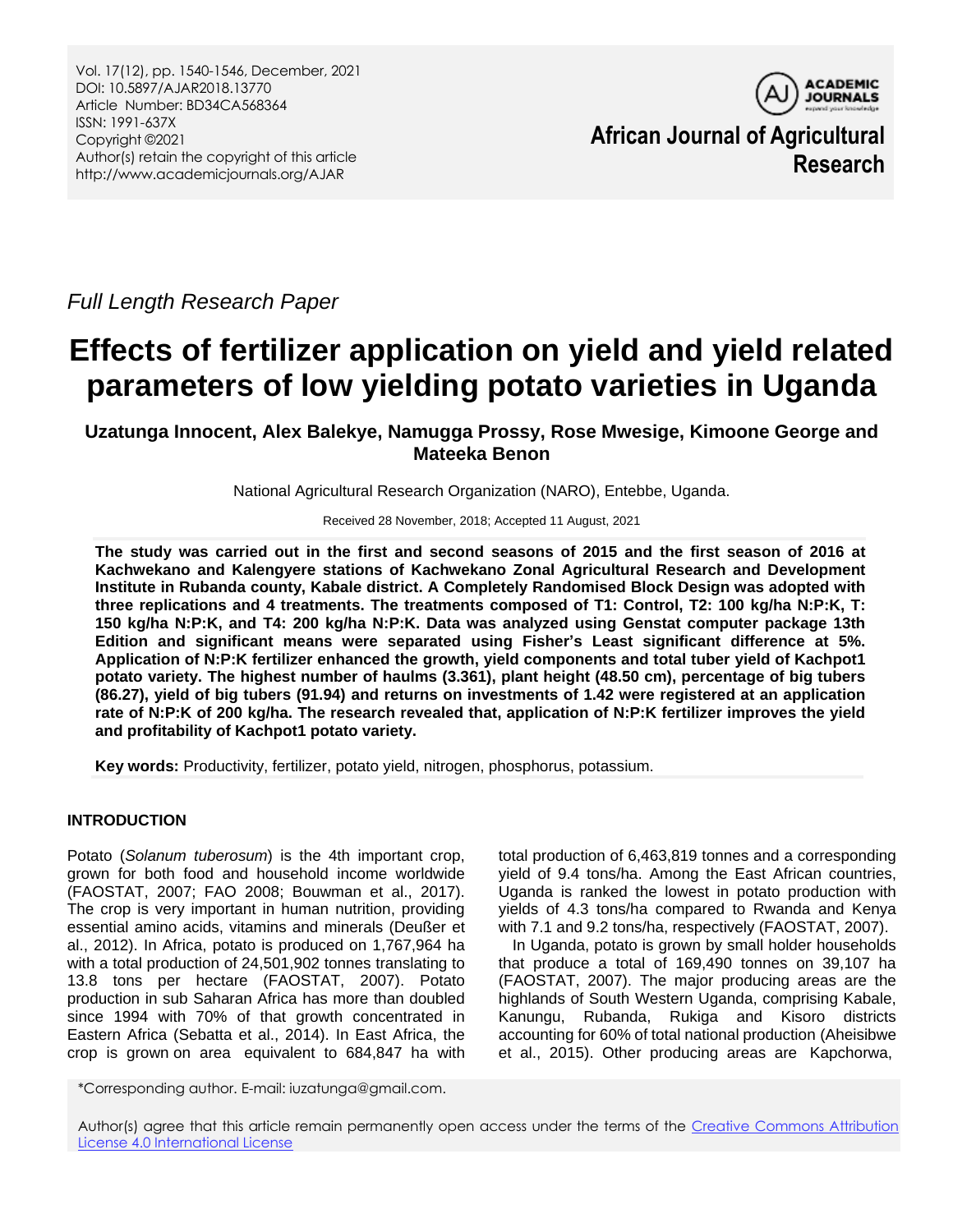Sironko and Mbale districts on the slopes of Mt. Elgon in the East and Nebbi district in the North West. Averagely, on farm potato yields has been reported at 4.3 tonnes/ha (FAOSTAT, 2007) which is very far below 20 tonnes reported for developing countries (Muthoni and Nyamongo, 2009). The low yield is attributed to use of poor quality seed, pests and diseases, low soil fertility among others.

It is worth noting that, different potato varieties have been bred and released with more focus on yield and adaptability than nutrient requirements. Among the varieties that have been bred by National Agricultural Research Organisation is Kachpot1 with very good processing qualities for crisps, tolerant to low soil moisture levels, attractive market potential but with low yield response. The low yields could be due to limited information on the nutrient requirements by the variety. Invariably, each cultivar has specific morphological and developmental characteristics that may cause differences in nutrient uptake and utilisation (Downs and Hellmers, 1975). Different nutrients perform different functions during crop growth cycle. For example, Westermann (2005) and Kavvadias et al. (2012) show that N is essential for protein synthesis and growth of tubers, although excess N may result in excessive vegetative growth at the expense of tuberisation (Ruza et al., 2013). Phosphorus promotes root growth, rapid formation of tubers and starch synthesis (Rosen et al., 2014), while Potassium is essential for translocation of sugars to the tubers and also starch synthesis a fundamental processes in tuber growth and filling (Reis and Monnerat, 2000). Muzira et al. (2005) assert that, potato yield and yield components increased with increase in NPK fertiliser rates. However, there is little information on the effect of different NPK combinations on growth and yield of Kachpot1. Therefore, the study investigated the effect of NPK fertilizer combinations on Kachpot1 yield and profitability using different NPK fertilizer rates.

#### **MATERIALS AND METHODS**

On station experiment was carried out in the first and second seasons of 2015 and first season of 2016.

The experiment was established at Kachwekano Agricultural Research and Development Institute (2250 masl) and Kalengyere (2450 masl). Four fertilizer levels: 0, 100, 150 and 200 kg/ha of N, P and K were used and the fertilizer source NPK 17:17:17 was applied as basal. Sprouted medium sized (45-60 mm) diameter tubers of Kachpot1 variety were planted at a spacing of 70 cm between rows, 30 cm between plants on a plot size of 2.8 m×3 m. A completely Randomized Block design was adopted. Late blight disease was controlled using Mancozeb and Ridomilat a rate of 2.5 kg/ha on a monitor and spray basis. All other recommended agronomic practices were considered. At physiological maturity (when leaves turned yellow) data on haulm numbers per plant and plant height was collected. Ten plants from two middle rows per plot were used to collect data on haulm numbers and plant height. At harvest, plants from two middle rows were counted and recorded per plot. Tubers from all plants were lifted using a hand hoe, bulked

together and graded. Two tuber grade sizes were considered, that is, small (>30 mm diameter) and big (<30 mm diameter). Tubers from each grade size were counted, weighed, recorded for further analysis. Data was subjected to Analysis of variance using Genstat computer package 13th Edition. Means were compared and separated using Fisher's Least Significant Difference at 5%.

## **RESULTS**

## **Effect of application of NPK fertilizer on haulms and plant height**

Study results indicated that NPK application rates affected the plant height (cm) and number of haulms per plant significantly (P<0.001) (Table 1). Higher levels of nitrogen significantly increased the number of haulms per plant (Table 1) and similar trends were observed in plant height. The maximum number of haulms per plant (3.361) was realised at an application rate of 200 kg NPK ha<sup>-1</sup> while the lowest was observed in the control plots. Maximum height of the plant (48.5 cm) was recorded under 200 kg of NPK ha $^{-1}$  and the lowest under control treatment.

## **Effect of NPK fertiliser levels on Kachpot1 yield**

Application of NPK fertilizer significantly enhanced potato yield attributes. Increasing the levels of NPK fertiliser resulted in a corresponding increase in potato tuber yield parameters in terms of numbers and weight. Study results (Table 2) showed that the highest number of tubers per plant 10.22 was recorded on application of 200 kgha $^{-1}$  of NPK, 8.39 in treatments that received 150 kgha $^{-1}$ <sup>1</sup>NPK, while the yield of 7.4 was obtained on application of 100 kgha<sup>-1</sup> NPK and lowest yield of 5.14 t in the control plot (Table 2). Application of 200 kgha<sup>-1</sup> of NPK was significantly  $P = 0.05$  different from application of 150 kg  $ha^{-1}$  of NPK.

However, there was no significant difference in tuber yield when 150 and 100 kg NPK ha<sup>-1</sup> were applied. In addition, the percentage number of big tubers increased with increase in the application rate with 86.27% observed under NPK applied at 200 kg ha $^{-1}$  and the lowest 73.9% obtained under the control treatment (Table 2).

Significant (P<0.001) difference were also observed across the three seasons (Figure 1). In the same study, correlations between number of haulms per plant, plant height and yields with fertilizer application rates in kg ha<sup>-1</sup> revealed strong linear relationships of 91, 98 and 98%, respectively (Figures 2 and 3).

## **NPK fertilizer application rates for economically profitable production of Kachpot1 in SWHAEZ**

In the current study, the highest returns on investment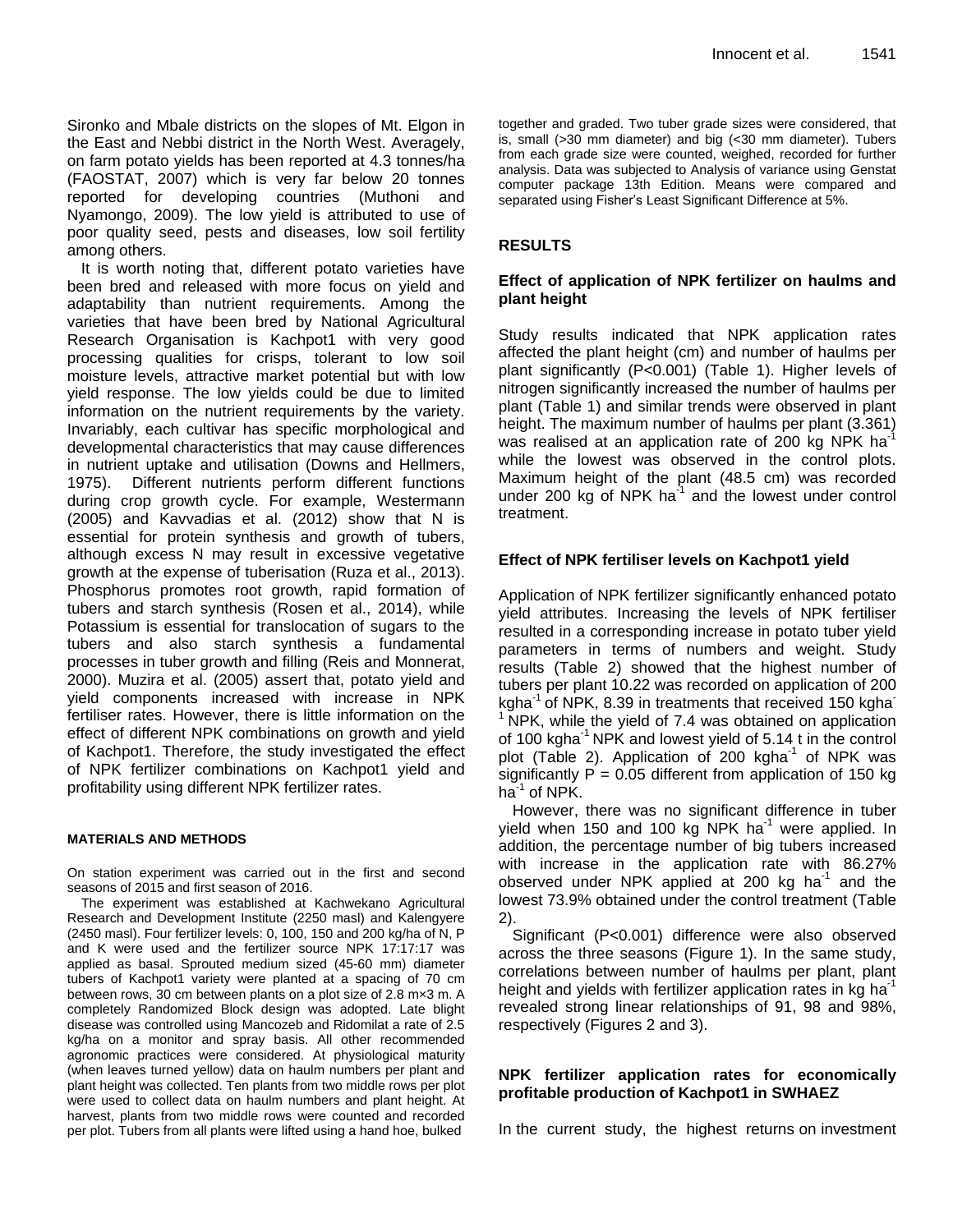| <b>Treatment</b>      | No. of haulms/plant | Plant height (cm) |  |  |
|-----------------------|---------------------|-------------------|--|--|
| Control (T1)          | 1.667c              | 36.61c            |  |  |
| 100 kgha $^{-1}$ (T2) | 2.111bc             | 42.69b            |  |  |
| 150 kgha $^{-1}$ (T3) | 3.083b              | 44.22b            |  |  |
| 200 kgha $^{-1}$ (T4) | 3.361a              | 48.50a            |  |  |
| l.s.d                 | 0.2702              | 2.923             |  |  |
| F-Prob                | 0.001               | 0.001             |  |  |

**Table 1.** Effect of application of NPK fertilizer on haulms and plant height.

**Table 2.** Effect of NPK fertilizer application on yield attributes of Kachpot1 potato variety.

|                          | Tuber numbers per plant |                     |                   | Tuber weights tons ha <sup>-1</sup> |                      |             |                  |                           |
|--------------------------|-------------------------|---------------------|-------------------|-------------------------------------|----------------------|-------------|------------------|---------------------------|
| <b>Treatment</b>         | <b>Small</b>            | <b>Big</b>          | Overall<br>yield  | % number of<br>big tubers           | <b>Small</b>         | <b>Big</b>  | Overall<br>vield | % weight of<br>big tubers |
| Control                  | $1.397^{\mathrm{b}}$    | $3.84^\circ$        | $5.14^{\circ}$    | $73.9^{b}$                          | $1.531^{b}$          | 7.08d       | 8.61d            | $82.23^{\circ}$ .         |
| 100 kgha $^{-1}$         | 1.459 <sup>b</sup>      | 5.96 <sup>b</sup>   | $7.45^{b}$        | 78.49 <sup>ab</sup>                 | $1.921$ <sup>a</sup> | $15.82^c$   | $17.74^c$        | 88.92 <sup>b</sup>        |
| 150 kgha $^{-1}$         | $1.230^{a}$             | $7.16^{ab}$         | 8.39 <sup>b</sup> | 84.00 <sup>a</sup>                  | 2.229 <sup>a</sup>   | $18.54^{b}$ | $20.76^{b}$      | 89.76 <sup>b</sup>        |
| $200$ kgha <sup>-1</sup> | $1.237$ <sup>a</sup>    | $8.87$ <sup>a</sup> | $10.22^a$         | $86.27^a$                           | $1.931^{a}$          | $22.35^a$   | $24.37^{a}$      | $91.94^a$                 |
| l.s.d                    | 0.1084                  | 0.982               | 1.696             | 6.542                               | 0.5507               | 1.701       | 1.380            | 4.19                      |
| F Prob                   | 0.001                   | 0.001               | 0.001             | 0.001                               | 0.001                | 0.001       | 0.001            | 0.001                     |

Figures with the same letter are statistically similar at the 95% level of probability.



Figure 1. Yield of Kachpot1 in response to NPK fertiliser application across season (T1=Control, T2=100, T3=150 and T4=200).

were realised at the highest application rate of 200 kg ha-1 of NPK (1.42) and the lowest was recorded in treatment without fertilizer (0.45). However, application of fertiliser at the rates of 100 kg of NPK ha<sup>1</sup> and 150 kgha<sup>1</sup> also resulted in positive responses (1.18 and 1.28), respectively.

## **DISCUSSION**

The study that was set out to improve productivity of Kachpot1 using fertilizer met its expectations. Indeed fertilizer application, irrespective of the level/rate significantly increased yield in terms of yield components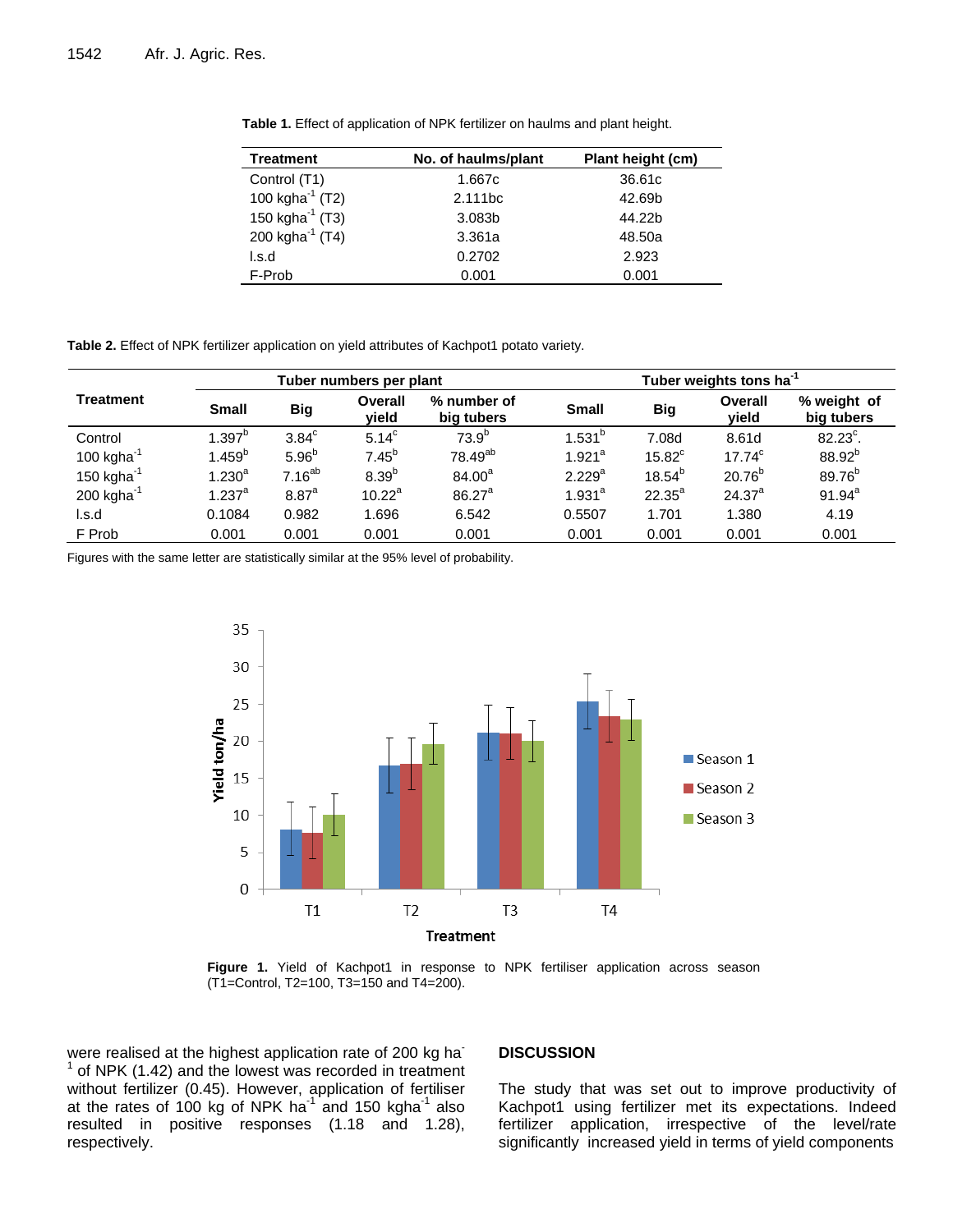

**Figure 2.** Correlation of fertilizer rates with yield ton/ha.



**Figure 3.** Correlation of fertilizer rates with haulms/plant.

(haulms per plant and plant height), tuber attributes (size) and overall yield (t ha<sup>-1</sup>) with a corresponding monetary gain.

## **Number of haulms and plant height**

Application of fertilizer to Kachpot 1 increases the number of haulms produced by a potato plant up to a rate of 150 kg ha<sup>-1</sup>. Haulms produced when 200 kgha<sup>-1</sup> was applied

were not different from those produced at 150 kgha $^{-1}$ application. Though, the number of haulms per hill depends on the number of buds present on seed tubers, their survival with plant growth will depend on the nutrition available in the soil. Availability of nitrogen with increasing rates therefore seems to be the main cause of increased number of haulms per hill. Similarly, positive significant effect of increased nitrogen doses on number of haulms per hill has also been reported by Gupta and Pal (1989), Singh et al., (1994) and Shiri-e-Janagrad et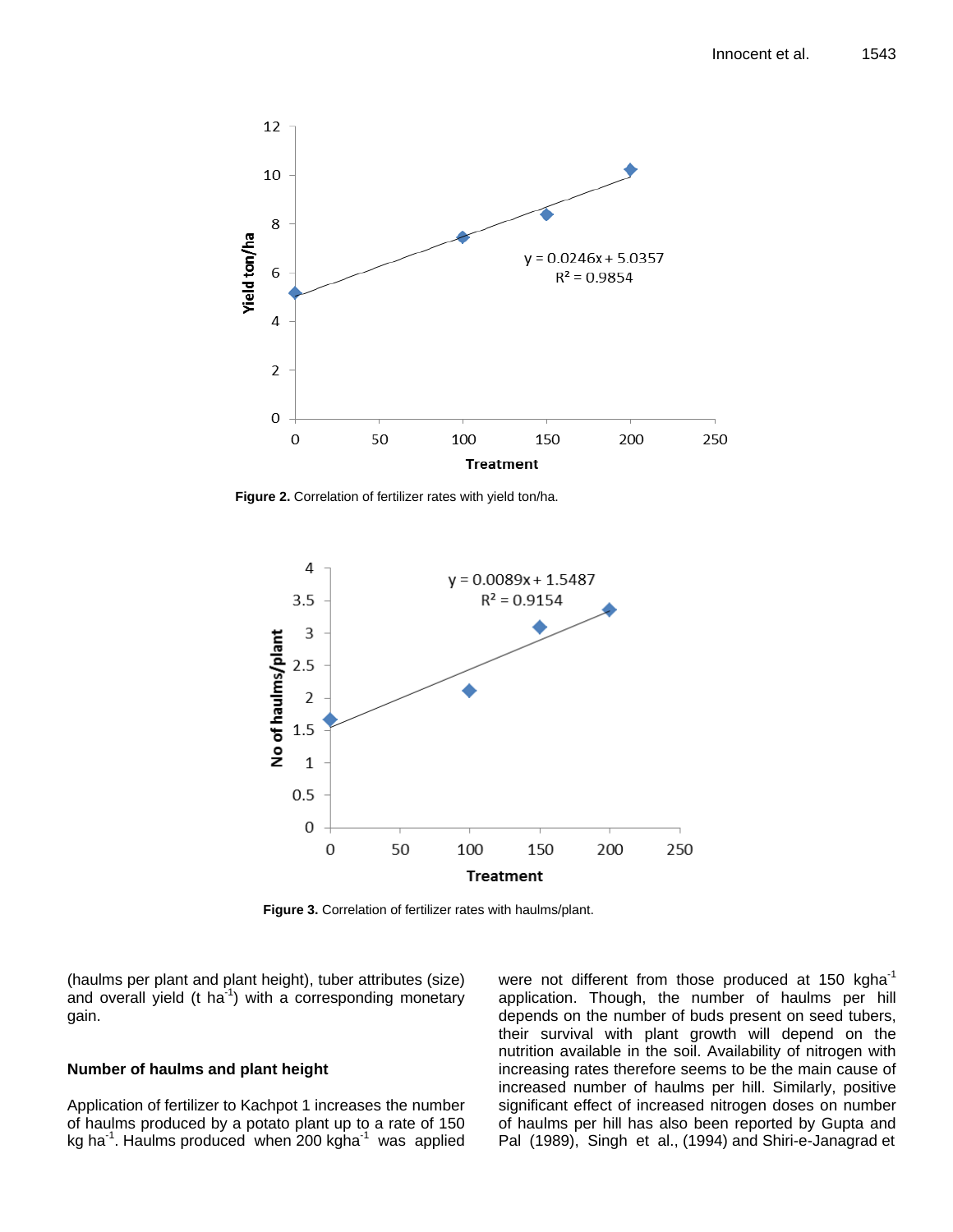**Table 3.** Cost benefits analysis of using NPK fertilizer on Kachpot1 potato variety.

|                                 | <b>Fertilizer rate</b> |            |            |            |  |  |  |
|---------------------------------|------------------------|------------|------------|------------|--|--|--|
| <b>Item</b>                     | C                      | 100        | 150        | 200        |  |  |  |
| (a) Revenue per ha              | 8,610,000              | 17,740,000 | 20,760,000 | 24,370,000 |  |  |  |
| (b) Fixed Costs                 |                        |            |            |            |  |  |  |
| Hire of land                    | 1,500,000              | 1,500,000  | 1,500,000  | 1,500,000  |  |  |  |
| Cost of seed potato (bags)      | 1,120,000              | 1,120,000  | 1,120,000  | 1,120,000  |  |  |  |
| Fertilizer cost                 | 0                      | 1,223,250  | 1,864,800  | 2,446,500  |  |  |  |
| Cost of seed transportation     | 80,000                 | 80,000     | 80,000     | 80,000     |  |  |  |
| Fertilizer transportation       | 0                      | 60,000     | 90,000     | 125,000    |  |  |  |
| Cost of fungicide (Ridomil)     | 80,000                 | 80,000     | 80,000     | 80,000     |  |  |  |
| Poly bags                       | 48,000                 | 48,000     | 48,000     | 48,000     |  |  |  |
| Total fixed costs               | 2,828,000              | 4,111,250  | 4,782,800  | 5,399,500  |  |  |  |
| (c) Variable costs              |                        |            |            |            |  |  |  |
| Labour costs (Land prep.)       | 3,111,000              | 4,024,000  | 4,326,000  | 4,687,000  |  |  |  |
| Total variable costs            | 3,111,000              | 4,024,000  | 4,326,000  | 4,687,000  |  |  |  |
| (d) Total costs (b+c)           | 5,939,000              | 8,135,259  | 9,108,800  | 10,086,500 |  |  |  |
| (e) Gross margins/ha (a-d)      | 2,671,000              | 9,604,741  | 11,651,200 | 14,283,500 |  |  |  |
| (f) Returns on investment (e/d) | 0.45                   | 1.18       | 1.28       | 1.42       |  |  |  |
| Yield (t/ha)                    | 8.61                   | 17.74      | 20.76      | 24.37      |  |  |  |
| Revenue/ha                      | 8,610,000              | 17,740,000 | 20,760000  | 24,370000  |  |  |  |

## al. (2009).

Superior results in plant height on fertilizer treatments may be due to higher N concentration which is an essential element for cell division, cell enlargement and it also increases the protoplasm activity.

The increase in plant nitrogen concentration could have stimulated the assimilation of carbohydrates and proteins, which in turn enhanced cell division and formation of more tissues that resulted in higher vegetative growth of plants. Similar results were revealed by Dangi et al. (2018) where the highest plant height (30, 60 and 90 DAS) was achieved at the highest application rate of 100% NPK. Increasing levels of nutrients increased plant height by 15 to 42% as compared to zero level. This is because relatively high dose of nitrogen application results in vigorous growth of the plant (Adhikari, 2009). Nitrogen being an essential constituent of protoplasm is vitally associated with the activity of every living cell. In the present investigation nitrogen application has a profound effect on different biomedical attributes of potato. The supply of nitrogen is related to carbohydrate utilization. When nitrogen supply is adequate and conditions are favorable for plant growth, proteins are formed from the manufactured carbohydrates. This extra protein allows the plants to grow faster. Thus, height of plant was significantly increased by increasing levels of nitrogen.

## **Tuber attributes and yield (number per plant, size and weight ton/ha)**

The higher number of tubers may be due to increased absorption of nutrients in higher level of recommended dose of fertilizer which would have increased photosynthetic activity as well as translocation of photosynthasates for formation of new tubers. This is in conformity with a study conducted by Babaji et al. (2009) where application of NPK increased tuber numbers. Nizamuddin et al. (2003) reported an increase in yield of marketable tubers on application of NPK. Nitrogen affects tuber formation in potato by influencing the activity and phytohormone balance in the plants, especially on the levels of gibberellic acid, abscisic acids and cytokinins. Potassium application significantly (P<0.001) affected tuber yield compared with treatments without K fertilization (Table 3). Similar studies by Haile (2011), were observed whereby application of K increased tuber size and quality.

Tuber numbers increased with increased application of NPK. Phosphate availability at tuber initiation is important to ensure maximum tuber set, especially if tuber numbers need to be increased for certain varieties, or where the market demands a large number of smaller tubers.

Correct balanced nutrition is critical to influencing tuber numbers (Ekelöf, 2007). In a study by Jenkins and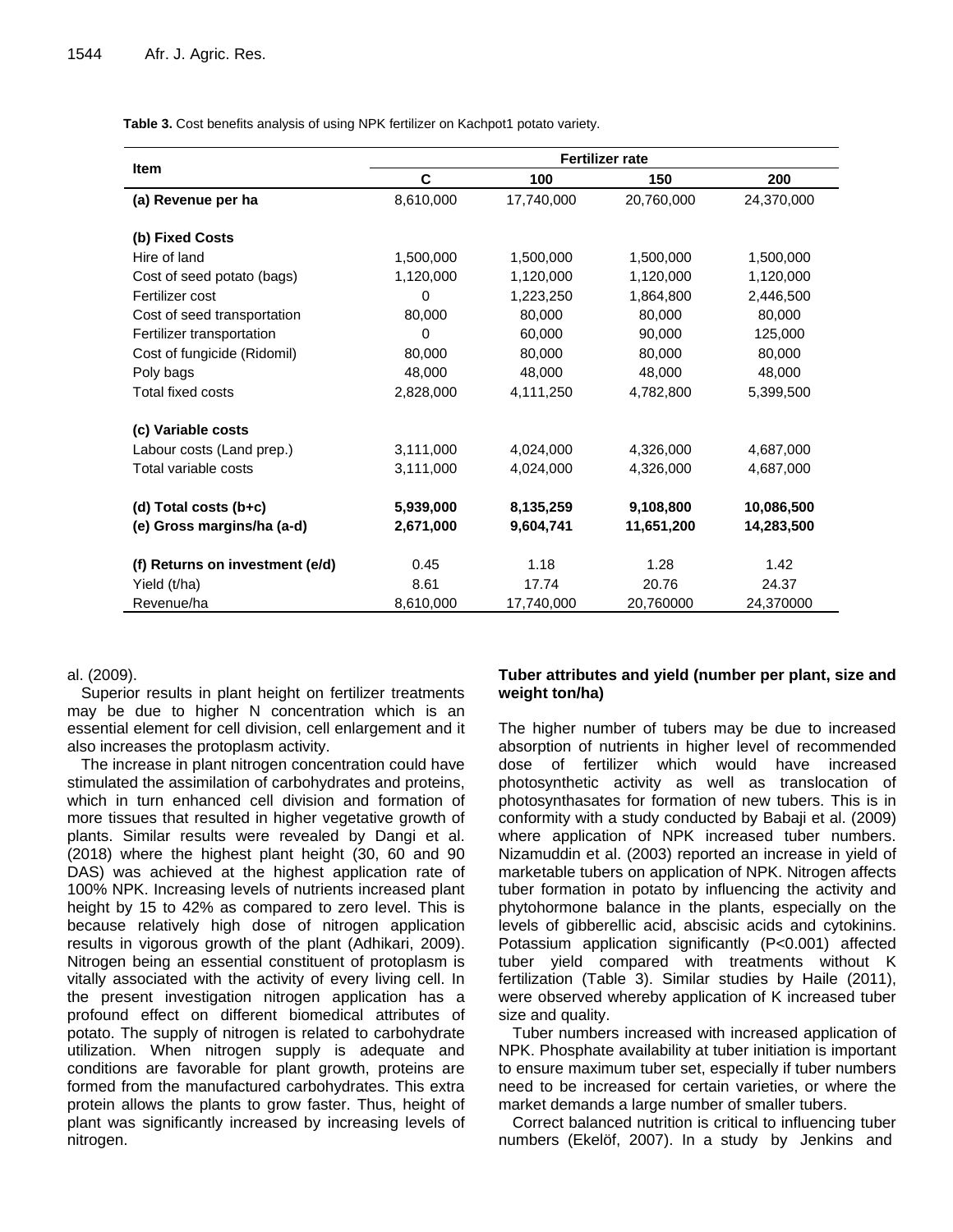Mahmood (2003) application of phosphorous and potassium also increased potato tuber numbers.

Further phosphate availability at tuber initiation is important to ensure maximum tuber set, especially if tuber numbers need to be increased for certain varieties, or where the market demands a large number of smaller tubers especially for seed production.

In this study, potato yield depicted a linear relationship with increase in the level of fertilizer rate. Also tuber weight increased with increase in NPK application rate. Similar results were reported by Dangi et al. (2018) whereby the maximum average weight of tubers per plant was obtained when a higher rate of 100% NPK was applied. Akinpelu et al. (2011) observed the highest yield of 3.81 t ha<sup>-1</sup> on application of 200 kg ha $^{-1}$  of NPK (15:15:15). The genotype and stems (haulms) per hill are some of the factors that influence the number of tubers per plant (Protocol, 2009). Similar results were reported by Etiang et al. (2018) in which an increase in potato yields and yield components were registered with a corresponding increase in NPK fertilizer.

## **Profitability of fertilizer application**

Fertilizer application improved Kachpot1 productivity especially in terms of tuber numbers and sizes. The highest return on investment was obtained when 200 kg  $NPK$  ha<sup>-1</sup> was applied and lowest when no fertilizer was applied. Growing Kachpot1 potato variety without fertiliser is not profitable as the return on investment was 0.45, which is far below 1. In a related study by Alemayehu et al. (2018), higher benefits were generally observed from nitrogen and phosphorus application than the control. Rware et al. (2016), Shaaban and Kisetu (2014) and Li et al. (2015) also appreciated NPK fertilizer optimization for better returns to investment.

#### **Conclusion**

Application of NPK at 200 kgha $^{-1}$  increases the yield of Kachpot1 to 24.37 ton/ha with a corresponding higher returns to investment. Application of 200 kg of NPK kgha<sup>-</sup> 1 gave the best results in terms of plant height, tuber numbers and tuber size. Further research should be done to explore other rates for the purpose of obtaining the optimum fertilizer rate needed to produce Kachpot1potato variety more economically.

## **RECOMMENDATIONS**

Application of N:P:K fertiliser at a rate of 200 kg/ha should be more effective as it gave the highest yield and most economically feasible.

## **FUTURE RESEARCH AREAS**

More studies focusing on the optimum NPK application

rate on the variety should be conducted since the breakeven point had not be attained in the current study. Similarly, the study did not evaluate the environmental effects of the applied treatments.

## **CONFLICT OF INTERESTS**

The author has not declared any conflict of interests.

#### **REFERENCES**

- Adhikari RC (2009). Effect of NPK on vegetative growth and yield of Desiree and Kufri Sindhuri potato. Nepal Agriculture Research Journal 9:67-75.
- Aheisibwe AR, Barekye A, Namugga P, Byarugaba AA (2015). Challenges and opportunities for quality seed potato availability and production in Uganda. Uganda Journal of Agricultural Sciences 16(2):149-159.
- Akinpelu AO, Olojede AO, Amamgbo LEF, Njoku SC (2011). Response of Hausa potato (Solesnostemon rotundifolius Poir) to different NPK 15: 15: 15 fertilizer rates in NRCRI, Umudike, Abia State, Nigeria. Journal of Agriculture and Social Research 11(1):22-25.
- Alemayehu M, Jemberie M (2018). Optimum rates of NPS fertilizer application for economically profitable production of potato varieties at Koga Irrigation Scheme, Northwestern Ethiopia. Cogent Food and Agriculture 4(1):1439663.
- Babaji BA, Amans EB, Chiezey UF, Falaki AM, Tanimu B, Mukhtar AA (2009). Unmarketable tuber yield and other agronomic parameters of four Varieties of Irish potato (Solanum tuberosum L.) as influenced by NPK fertilizer rate and type of seed tuber at Samaru, Nigeria. Asian Journal of Crop Science 1(1):26-33.
- Bouwman AF, Beusen AHW, Lassaletta L, Van Apeldoorn DF, Van Grinsven HJM, Zhang J (2017). Lessons from temporal and spatial patterns in global use of N and P fertilizer on cropland. Scientific reports 7(1):1-11.
- Dangi RS, Singh SP, Gaur D, Dixit JP, Sharma S, Patidar R (2018). Response of potato (*Solanum tuberosum* L.) to nitrogen levels under different cultural practices. International Journal of Chemical Studies 6(4):1589-1593.
- Deußer H, Guignard C, Hoffmann L, Evers D (2012). Polyphenol and glycoalkaloid contents in potato cultivars grown in Luxembourg. Food Chemistry 135(4):2814-2824.
- Downs RJ, Hellmers H (1975). Experiment and the experimental control of plant growth. Academic press, New York pp. 135-178.
- Ekelöf J (2007). Potato yield and tuber set as affected by phosphorus fertilization. American Journal of Potato Research 85(2):110-120
- FAOSTAT (2007). Food and Agriculture Organization of the United Nations. http:// faostat.fao.org/ (accessed Jan 2008).
- Food and Agricultural Organisation of the United Nations (FAO) (2008). The International Year of Potato Global Crop Diversity Trust and FAO's Plant Production and Protection Division, FAO, Rome pp. 1- 22.
- Gupta A, Pal K (1989). Response of potato varieties to nitrogenfertilization under rain-fed conditions. Indian. Indian Journal of Agronomy 34(4):478-80.
- Haile W (2011). Response of Irish potato (Solanum tuberosum) to the application of potassium at acidic soils of Chencha, Southern Ethiopia. International Journal of Agriculture and Biology 13(4).
- Jenkins PD, Mahmood S (2003). Dry matter production and partitioning in potato plants subjected to combined deficiencies of nitrogen, phosphorus and potassium. Annals of Applied Biology 143(2):215- 229.
- Kavvadias V, Paschalidis C, Akrivos G, Petropoulos D (2012). Nitrogen and potassium fertilization responses of potato (Solanum tuberosum) cv. Spunta. Communications in Soil Science and Plant Analysis 43(1- 2):176-189..
- Li S, Duan Y, Guo T, Zhang P, He P, Johnston A, Shcherbakov A (2015). Potassium management in potato production in Northwest